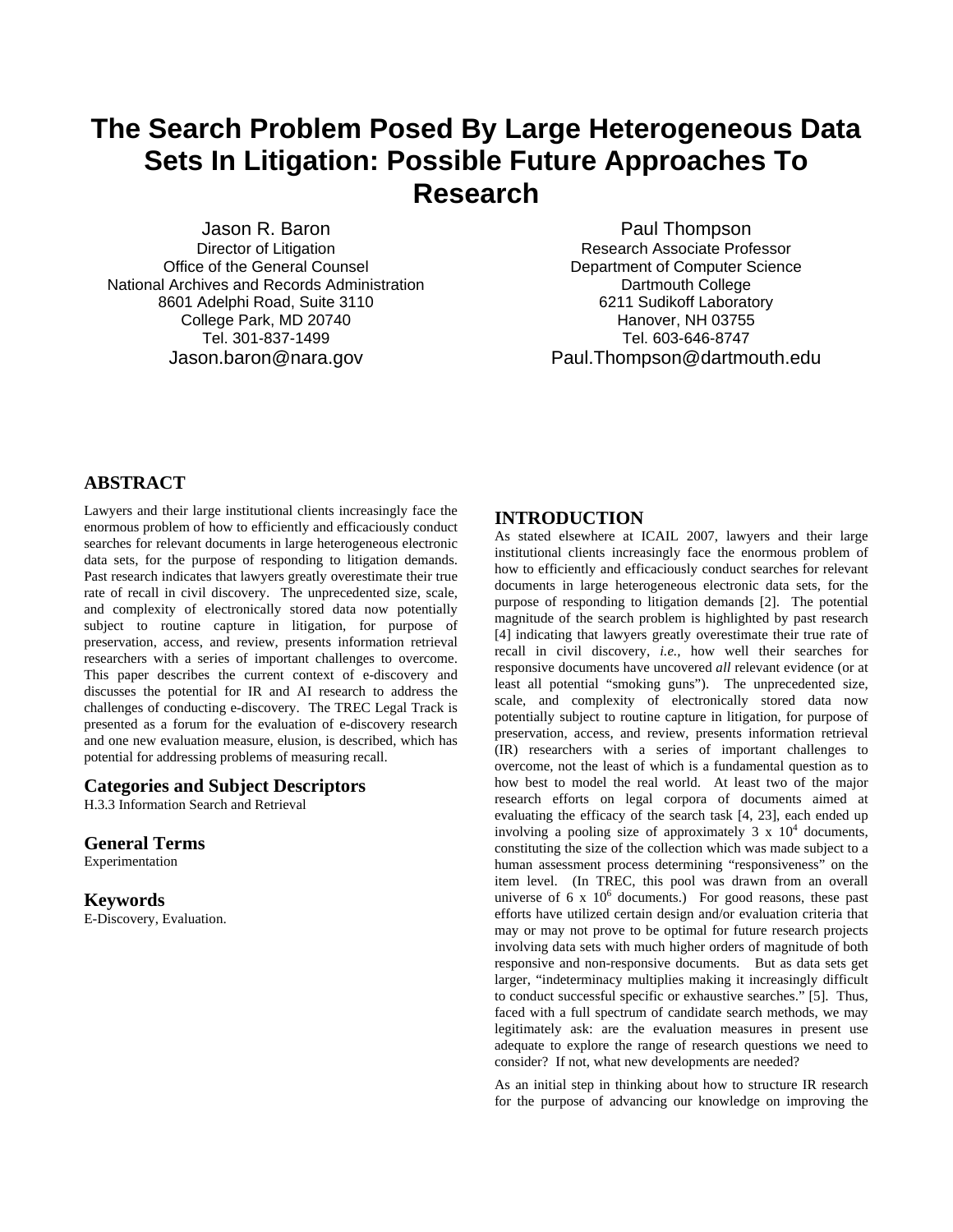efficacy of legal searches in a real world context, three types of relevant factors potentially serve to inform the discussion, as set out in Part A, *infra*: (i) the size and heterogeneity of data sets made subject to discovery in current litigation; (ii) what the nature of the legal search task is perceived by lawyers to be; and (iii) how the search function is actually performed by real lawyers and agents acting on their behalf in concrete situations. A fourth factor, namely, the degree to which the legal profession can be expected to absorb new ways in which to do business, or to tolerate alternative methodologies, is optimistically assumed but not further considered here. Note that for present purposes, we primarily focus on the experience of lawyers in civil litigation within the U.S., although the principles discussed would be expected to have broader application. In Part B we review IR and AI research as it has been historically applied to the legal domain and propose how it can now be applied to e-discovery. With these initial considerations in mind, in Part C we briefly describe the parameters, and some preliminary results, of what has been Year 1 of the current TREC Legal Track, as a baseline for future research, before proceeding with a discussion in Part D of evaluation challenges for future e-discovery research.

## **A. THE LEGAL CONTEXT**

*Size and Heterogeneity Issues.* An unquantified but substantial percentage of current litigation is conducted by parties holding vast quantities of evidence in the form of electronically stored information ("ESI"). Directly as the result of the unparalleled volume and nature of such newly arising forms of evidence, Congress and the Supreme Court approved recent changes to the Federal Rules of Civil Procedure, in effect as of December 1, 2006, which *inter alia* add "ESI" as a new legal term of art, to supplement traditional forms of discovery wherever they may have previously pertained or applied to *mere* "documents." As just one example of this phenomenon, 32 million email records from the White House were made subject to discovery in *U.S. v. Philip Morris*,<sup>*[1](#page-1-0)*</sup> the recently decided racketeering case filed in 1999 by the Justice Department against several tobacco corporations. Out of the subset represented by 18 million presidential record emails, using an automated search methods with rudimentary Boolean search terms, the government uncovered 200,000 emails (with attachments), in need of further manual review, on a one-by-one basis, to determine responsiveness to the litigation as well as status as privileged documents. The review effort required 25 individuals working over a six month period [3]. Apart from this one case, it appears that in a number of litigation contexts over  $10^9$  electronic objects have been preserved for possible access, as part of ongoing discovery [14]. Accordingly, the volume of material presented in many current cases precludes any serious attempt being made to solely rely on manual means of review for relevancy. Thus, greater reliance on all forms of automated methods will of necessity be commonplace throughout the profession, in turn raising questions of their accuracy, efficacy, and completeness. as a measure of recall, precision, or against any agreed upon statistical metric.

<span id="page-1-1"></span>In addition to exponential increases in volume, the data sets themselves are rapidly evolving. The past decade has seen not

 $\overline{a}$ 

only explosion in email traffic, but also the growth of dynamic databases of all kinds, including universes of data found on the Web and on corporate intra-nets, including wiki collaborations and the blogosphere, as well as instant messaging and various forms of audio and video formats. Electronic storage devices have similarly evolved rapidly, thus making the search problem one needing to encompass evidence stored on all forms of current and legacy media, hard drives, network servers, backup tapes, and portable devices of all kinds.

Today's full "corporate desktop" menu of heterogeneous data constitutes a prime target in civil litigation, and thus is a worthy candidate of further academic research evaluating the efficacy of search methods applied both to textual documents as well as information stored in other forms of rich media.

*Nature of the Legal Search Task.* For the most part discovery is conducted by means of inquiring on an open-ended basis into selected topics of relevance to a particular case, including through depositions, interrogatories, and requests to produce documents (including now ESI). Although exceptional situations arise where lawyers are focused on retrieving a known small set of one or more *particular* documents, in the vast majority of cases the lawyers' inquiry in discovery is intended to be broadly worded, to capture "all" (or certainly as many as possible) relevant pieces of evidence to the case at hand. Thus, the "ad hoc" nature of the lawyer's search task. In turn, "relevance" is defined broadly under the law: if any fragment of text in a document has bearing on a contested issue, the document as a whole is found to be relevant and should presumptively be turned over to opposing counsel absent assertion of privilege.

*How Legal Searches Are Actually Performed*.The state of practice as it exists today consists of lawyers, in response to broadly worded discovery demands, directing their IT staff counterparts to search for relevant information using a set of keywords dreamed up unilaterally, with limited use made of Boolean, proximity, or other operators. Courts have supported the use of keywords as a fair way in which to sample if not fully respond to discovery demands, in some cases insisting that the parties cooperate through negotiations over what keywords to input in large databases. $<sup>2</sup>$  $<sup>2</sup>$  $<sup>2</sup>$ </sup> No case law is known to exist, however, in which parties adjudicated the use of any of the various well-known alternative forms of search methods extant, *e.g.,* utilizing algebraic or probabilistic means of searching as an alternative to set-based Boolean inquiries. The legal field in this regard is a vast *tabula rasa* awaiting common law development on what constitutes alternative forms of "reasonable" searches when one or more parties are faced with finding "all" responsive documents in vast data sets.

In most instances, lawyers place greatest emphasis on finding responsive documents, thus the emphasis on measures of recall

 $\overline{a}$ 

<span id="page-1-0"></span><sup>1</sup> 2006 WL 2380648 (D.D.C. 2006).

<sup>2</sup> See, e.g., *Zubulake v. U.B.S. Warburg,* 229 F.R.D. 422 (S.D.N.Y. 2004); *Treppel v. Biovail Corp.,* 233 F.R.D. 363 (S.D.N.Y. 2006); and *Balboa Threadworks v. Stucky,* 2006 WL 763668 (D. Kan. 2006). See generally Sedona Conference [21].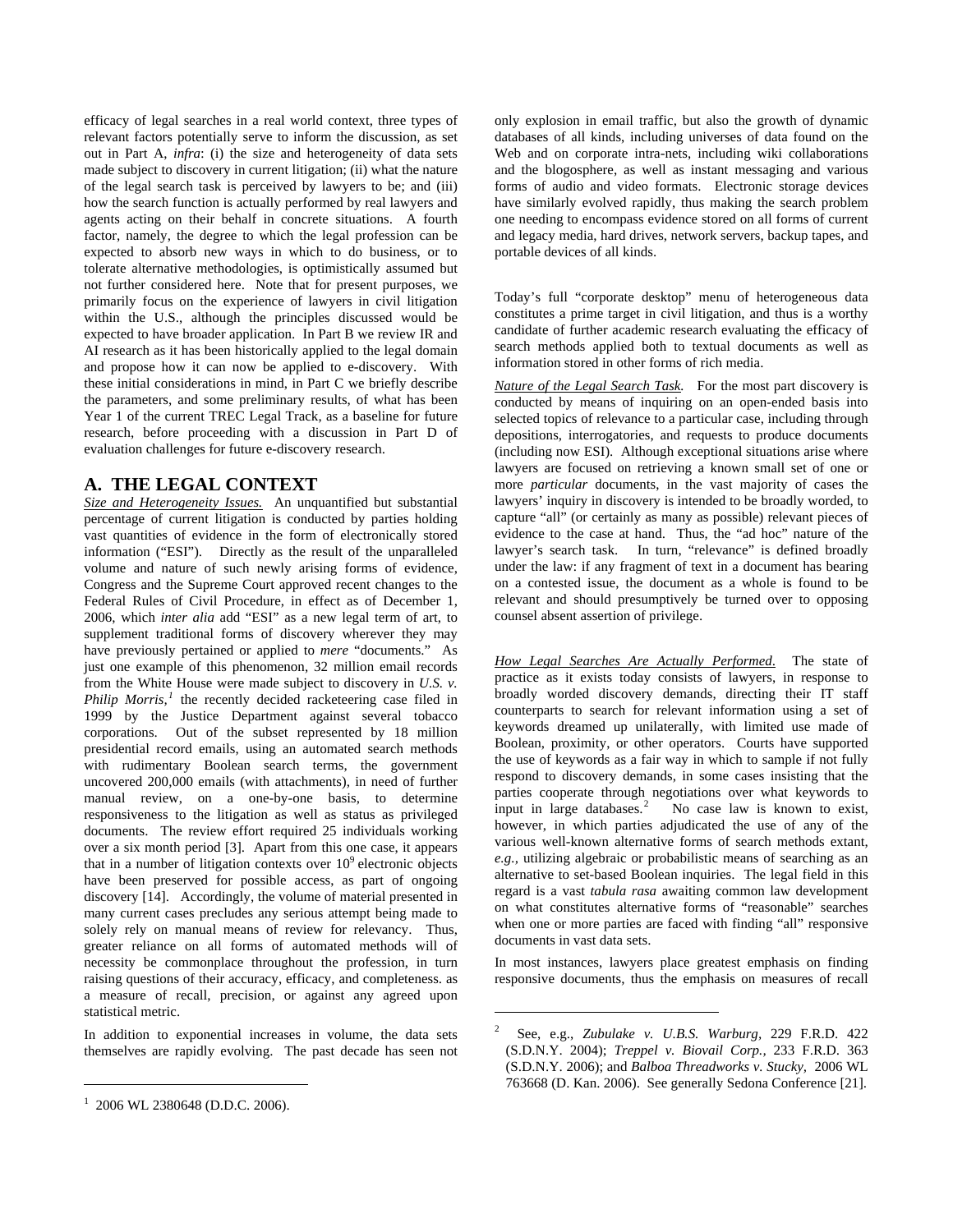over precision. As a secondary measure, lawyers would find valuable search methods that maximize efficiency in eliminating false positives found through automated search methods – but not generally at the expense of finding a lesser amount of relevant documents. Thus, one could expect the following type of calculus in a legal context:

Assume a document collection of 30 million documents. Further assume that using Automated Search Method A, one encounters 200,000 "hits," i.e., possibly relevant documents, which in turn would take six months of manual review by a team of lawyers and assistants to weed out nonresponsive false positives, leaving a total of 100,000 relevant documents.

Against the same test collection, assume Search Method B yields 100,000 "hits," which in turn would take only three months to review by the same manual team of individuals, but where this further review process results in a total of 90,000 relevant documents.

In this extreme case, while Search Method B is vastly more efficient measured as a matter of precision, arguably most lawyers in civil litigation – all other factors being equal -- would fail to choose Method B over Method A, out of concern that due diligence requires a review of the "missing" 10,000 relevant documents found by Method A. Hence, the primary focus on measures of recall.

The recall/precision trade-off has neither been discussed in case law nor is it well-articulated or even understood by the legal community.

# **B. APPLYING IR AND AI RESEARCH TO THE NEW E-DISCOVERY PROBLEM**

Going back to the 1890s with the development of Shepardizing, the legal community has been at the forefront of advanced search technology. When full text retrieval first became commercially available in the 1970s, again the legal community pioneered its development. Lexis-Nexis and Westlaw supported full text search and the full text search STAIRS product from IBM was used in the large litigation studied by Blair and Maron [4]. Similarly, the AI and Law community has for decades applied advances in AI research to the legal domain.

While ranked retrieval had been the focus of academic research on information retrieval since the 1960s [15, 20], it was not until the early 1990s that West Publishing's Westlaw legal search engine introduced ranked retrieval to large scale commercial online retrieval by offering a ranked retrieval search mode. A year later Lexis-Nexis also provided a ranked retrieval mode for its users, as did Dialog, another large proprietary system, though one not specifically serving the legal community,

Simultaneous with these developments in the legal domain, in the early 1990s the U. S. government funded the Tipster program [10] to support the research and development of revolutionary new algorithms for both information retrieval and natural language understanding, specifically information extraction. One of the Tipster contractors was the University of Massachusetts, Amherst, with its probabilistic retrieval system, Inquery [24]. A version of the Inquery system, tailored for the legal domain, became the ranked retrieval mode of the Westlaw system.

What happened next? The legal community never adopted ranked retrieval searching. The overwhelming majority of users of Westlaw and Lexis-Nexis continued to use the traditional Boolean search mode, instead of the new ranked retrieval mode. Meanwhile, search technology outside the legal community continued to evolve. The Tipster program continued through most of the 1990s and then was succeeded by related government programs such as Translingual Information Detection Extraction and Summarization (TIDES). The Message Understanding Conference [12] which corresponded to the information extraction component of Tipster, was also succeeded by the Automatic Content Extraction (ACE) program [1]. New related programs also emerged such as Novel Intelligence in Massive Data (NIMD) and Advanced Question Answering for Intelligence (AQUAINT), both sponsored by the Advanced Research and Development Activity (ARDA).

Commercial retrieval in the legal domain, whether that of services such as Westlaw or Lexis-Nexis, or of domain-specific vendors, e.g., for litigation support, continued to provide similar services to those that they had been providing. Many of the new technologies which have been developed over the past few years by intelligence community programs such as TIDES, NIMD, and AQUAINT, and most recently the DARPA Global Autonomous Language Exploitation (GALE) program [11] can be applied to the legal domain, especially to e-discovery. The data sets of interest to the intelligence community have many of the same characteristics as those of interest in e-discovery. The Enron email data set provides a good example, both in terms of its type of content being of interest to both the intelligence and e-discovery communities and in terms of the different ways in which it would be, or has been, used as an evaluation tool by each community. This data set was considered for use with the TREC Legal Track. At the same time it has been used as a surrogate for a terrorism database. The Society for Industrial and Applied Mathematics (SIAM) 2005 International Conference on Data Mining Workshop on Link Analysis Counterterrorism, and Security encouraged participants to use the Enron data set in this way [22]. Also in 2005 the International Conference on Artificial Intelligence and the Law (ICAIL) sponsored a similar workshop on Data Mining, Information Extraction, and Evidentiary Reasoning for Law Enforcement and Counter-Terrorism [13]. For the SIAM workshop each participant was encouraged to present research using the Enron collection. About half of the participants did. Those who did each analyzed the data differently. Had the Enron collection been used for evaluation for the TREC Legal Track, it would have been necessary, just as was done with the CDIP collection (see Part C), to develop topics or queries, and to provide relevance judgments. Both of these tasks require specialized expertise.

A variety of other conferences have emerged that have supported various aspects of information retrieval, information extraction, or text mining to various types of data related to e-discovery, e.g., the Conference on E-Mail and Anti-Spam [8]. Research on authorship attribution and sentiment detection has attracted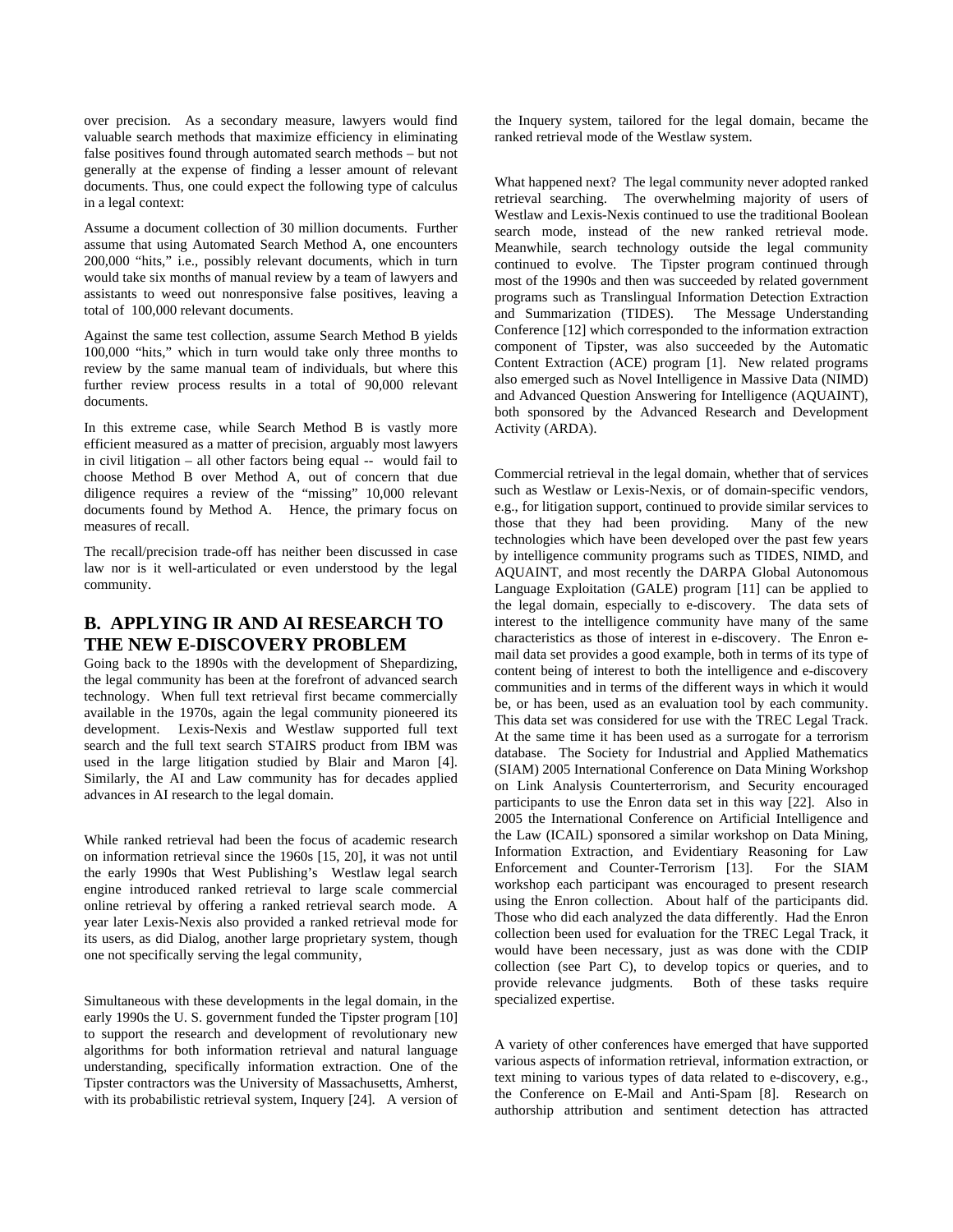increased attention. GALE has provided new research funding for natural language processing.

The AI and Law community has continued to address information retrieval, information extraction and related research areas such as textual case-based reasoning and question answering, e.g., Weber et al. [27] Moens [16], and Branting [6]. Much of this research has focused on legal texts such as case law documents and statutes. E-discovery opens a wider domain of heterogeneous data and document types to which advanced technology developed in the AI and Law Community can be applied. While the TREC Legal Track has focused to date on textual collections, the scope of e-discovery also includes multimedia data types of the sort studied in the government programs mentioned above, e.g., GALE.

During this time, neither the world nor the legal tech sector has stood still. As e-discovery issues have come in to prominence with the development of a substantial body of case law (even before the 2006 rules changes), a legal tech 'colossus' has grown in parallel. According to one leading marketplace study, corporate America is expected to spend \$ 1.4 billion dollars in 2006 on e-discovery. with the figure growing to \$ 4.8 billion by 2011 [17]. Given the continued exponential increases in volume of ESI, all of these factors should contribute to a sunny forecast for actors in the legal marketplace who purport to be selling a better mousetrap, i.e., making a claim to have better search and retrieval methods, systems and tools for more robust and efficient searches.

Interestingly, however, one can search in vain through a vast amount of proprietary literature without citation or grounding to AI or IR research; nor do tech firms typically proffer in-house studies of a proprietary nature showing the efficacy of their products. This was most recently confirmed by the authors' joint attendance at Legal Tech 2007, a very well-attended event held each year in Manhattan in January. During the trade show, we attempted on an informal basis, but without success, to obtain benchmarking studies from various leading legal tech company representatives, showing some form of testing or evaluation of their products against objective criteria. The authors' anecdotal experience only serves to confirm that a very important and substantial research void exists waiting to be filled.

## **C. THE TREC 2006 LEGAL TRACK**

TREC's purpose is to support research within the information retrieval community by providing the infrastructure necessary for large-scale evaluation of text retrieval methodologies. In particular, the TREC workshop series has a stated goal of encouraging research in information retrieval based on large test collections. [26]. As part of the Fifteenth TREC year sponsored by the National Institute of Standards and Technology (NIST), a new "legal track" was introduced, consisting of what has now become a multi-year collaborative information retrieval research project focused on e-discovery applications. A key goal of the legal track has been to attempt to use objective benchmark criteria in comparing search technologies as used in a setting modeled on how lawyers actually undertake real discovery.

Utilized for the TREC legal track was the Complex Document Information Processing (CDIP) Test Collection from the University of Illinois, which includes 6.9 million documents released by tobacco companies in connection with a "Master Settlement Agreement" with several state attorneys general. For use against this collection, five hypothetical complaints were created, accompanied by 43 topics in the form of "requests to produce." For each topic, a lawyer representing the responding party initiated a proposed Boolean set, which after further back and forth negotiations became the baseline "negotiated Boolean query" for use by participants submitted runs. Six participating institutions submitted a combined total of 31 "fully automatic" runs, where runs were requested to depth 5,000 (i.e., up to 5,000 documents deemed relevant by any particular system). A manual searcher separately engaged in iterative searches against the test collection to come up with up to 100 documents deemed by her to be relevant per topic, to add to the NIST pool. NIST thereafter created judgment pools based on the results of the combined runs. Thereafter, 35 volunteer assessors manually judged the relevance of approximately 800 documents contained within each topic pool from the automatic runs. Based on the first year assessment undertaken, 32,738 topical relevance judgments are now available for 40 use cases." [23]. Some additional dual assessment was undertaken.

An initial condition placed on the TREC legal track design was that topics be chosen with low "R" (responsive) values, to the extent knowable, *i.e.,* that experimental surveys of the topic collection conducted by track designers would result in artificial limitation of the true number of "responsive" documents to a set amount, generally between 1 and 1000 hits for the baseline Boolean negotiated search. As it turned out, the "Boolean constraint," i.e., the number of documents ("B") found by the baseline Boolean run using the negotiated queries, ended up varying across the range of topics from B=1 to B=128,195 (where 23 topics had B less than or equal to 5,000). Importantly, for purposes of result reporting, the TREC research program assumes that there will be no responsive documents in the larger data universe represented by the topic collection, here CDIP. As noted, however, "[t]he use of pooling to produce a test collection has been questioned because unjudged documents are assumed to be not relevant. Critics argue that evaluation scores for methods that did not contribute to the pools will be deflated relative to methods that did contribute because the non-contributors will have highly ranked unjudged documents." [25], at p. 4.

Research results from Year 1 of the TREC Legal Track have been set out at some length in a TREC 2006 Legal Track Overview paper [23], to which interested readers are respectfully referred. Two of the main results of the research will be synopsized here. First, as shown below in Figure 1, approximately 57% of the known relevant documents across all topics were found to by the baseline Boolean query (either uniquely by the Boolean query or by the reference Boolean and also one or more other systems).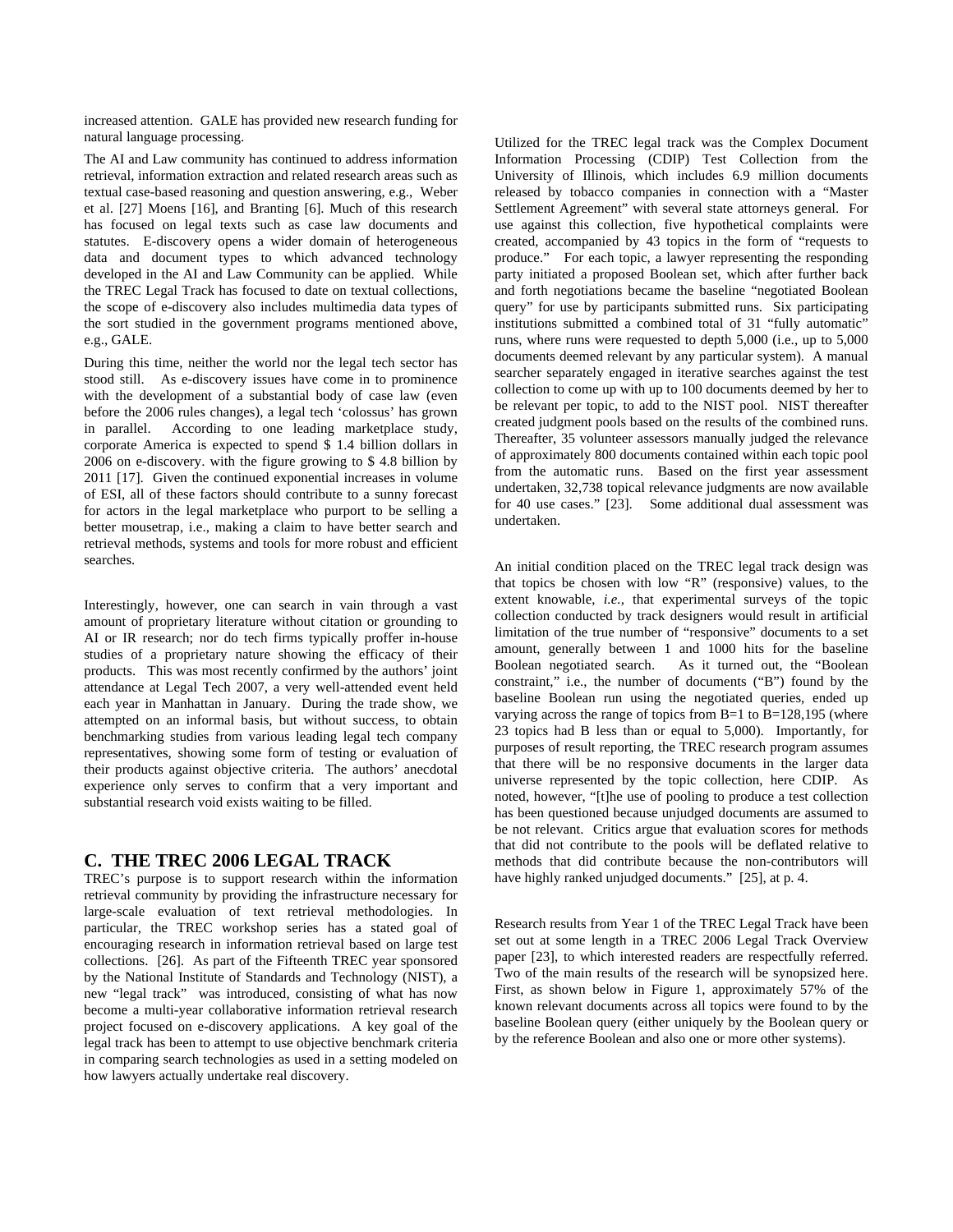

Figure 1. Known relevant documents found by the Reference Boolean system (grey), found by the expert searcher but not the reference Boolean system (black), and found uniquely by at least one other system (white).

As a corollary, a substantial proportion (coming to 32%) of the overall number of known relevant documents were found only by ranking systems *other* than the Boolean runs or the manual searcher's efforts. (The manual searcher found the remaining 11% of the overall number of unique relevant documents.)

In turn, Figure 2 constitutes a separate comparison of Boolean and ranked runs using an R-precision measure yielded inconclusive results. Figure 2 compares the ranked retrieval runs using R-precision, a precision-oriented measure that is widely used, understood, and reported. R-precision is computed as the average across topics of the relative frequency of relevant documents in the top R ranks (where R is the number of known relevant documents for that topic). The five bars show the best scoring runs from a manual searcher, a reference Boolean run, and the top three participating teams. Because R-precision is focused early in the ranked list, this measure would be expected to favor ranked retrieval systems. All four Boolean runs were, however, ranked in some way after being subjected to the Boolean constraint. The result is, therefore, in some sense fair in those cases.

Three results are clearly evident in this data. First, the best runs from the three participating systems shown here were nearly indistinguishable by the R-precision measure, and one of those three was subjected to a Boolean constraint. Indeed, the reference Boolean run did about as well in this high-precision

region as the best unconstrained ranked retrieval runs. This is notable because Boolean runs can retrieve only documents that satisfy the Boolean query, while the ranked runs had no such constraint. A second result is that Boolean systems are not all created equal—two of the four Boolean runs did about twice as well (by this precision-oriented measure) as the other two. In one case this appears to result from using the initial rather than the final negotiated Boolean queries. In the other case the differences appear to result from incomplete support for extended Boolean operators. Third, the expert manual searcher's results were (by this measure) noticeably better than any fully automatic system. This is particularly notable because ranking the result set was not a part of the expert manual searcher's task, and thus further improvements may have been possible. This suggests that focusing some further attention on interactive evaluation might yield interesting results.

As per above, all of the results from Year 1 of the TREC Legal Track have been posted on the NIST TREC web site prior to ICAIL 2007. The evaluation measures undertaken in the TREC legal track are expected to make an important contribution to better understanding of Boolean methods vs. nonBoolean ranking schemes across a variety of legal settings. However, further research efforts and modeling of real world-litigation beyond TREC is arguably in order if litigation involving the recovery of millions of potentially responsive documents is a legitimate and growing concern, as it would appear to be.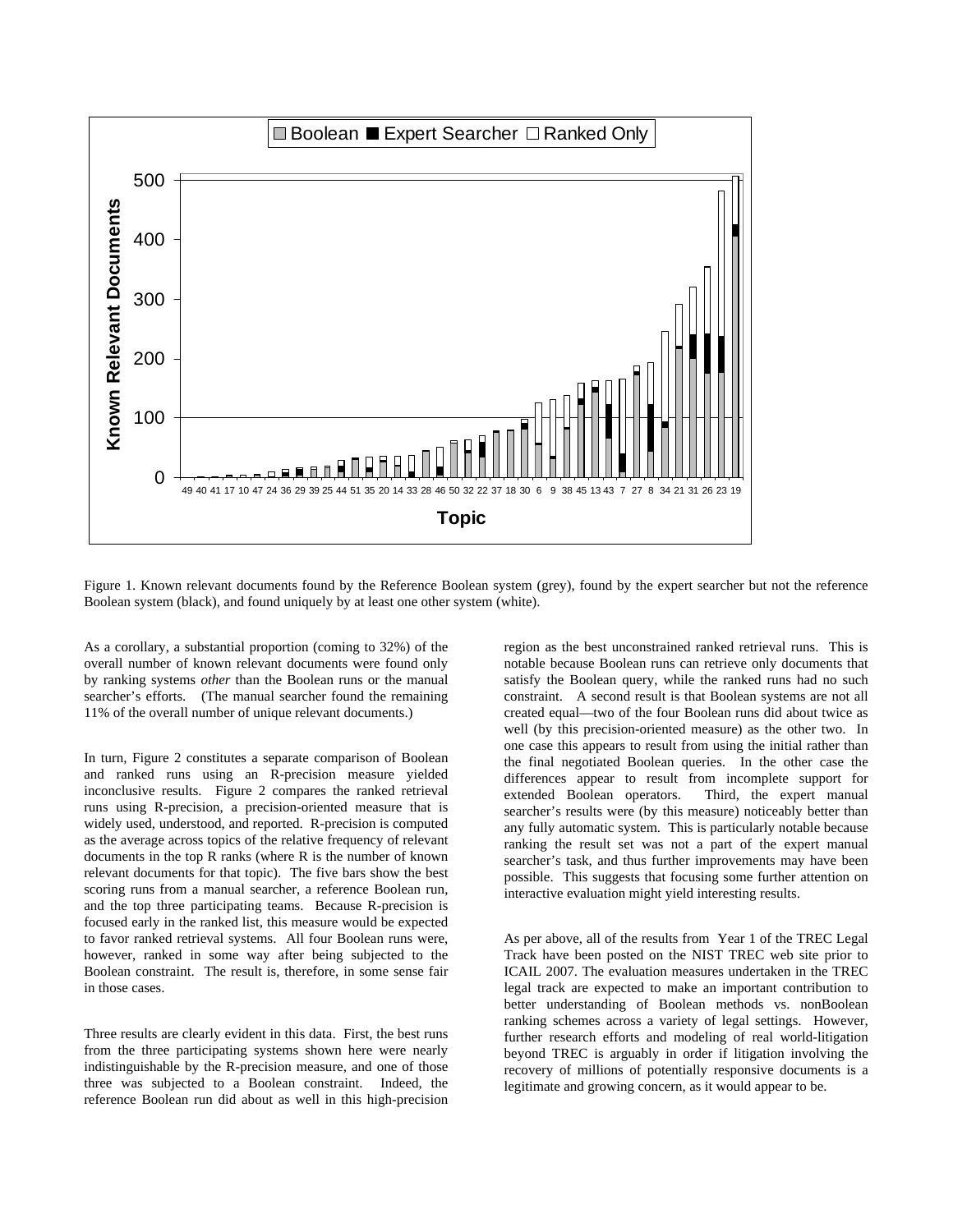

Figure 2. Mean precision at R (the actual number of known relevant documents for each topic). Ranked runs on left side, Reference runs on right side. Best run for each team shown as solid bar.

# **D. Evaluation Challenges for Future Research Related to e-Discovery Posed by Large Heterogeneous Data Sets In Litigation**

We have described the search problems posed in large heterogeneous data sets in litigation and the initial attempt to address these problems by the 2006 TREC Legal Track. Apart from finding new and better ways in which to search large collections there is also a need to develop a new evaluation methodology for such large collections. The pooled relevance assessment methodology, which assumes that a pool including the top *n* ranked results of each participating retrieval system provides a representative sample of the test collection as a whole, has been shown to lead to biased results with larger collections now being evaluated [7].

The experience with the 2006 TREC Legal Track has suggested that one major challenge facing the design of future e-discovery evaluations is the need for better evaluation measures for highrecall effectiveness. When TREC was first begun in the early 1990s, researchers were concerned with the limitations of existing information retrieval text collections. In particular the small size of these collections was a concern. TREC addressed these concerns by developing much larger test collections. However, with these larger collections it was no longer possible, as had been done in the past with some test collections, to review each query document pair in the collection for relevance.

The assumption was made that if a large number of systems participated in TREC that by judging for relevance the top *n*  documents retrieved by each system this pooled set of judged documents would provide a representative sample of the document collection as a whole, particularly if many systems with diverse ranking algorithms participated. This assumption seemed reasonable, but is now breaking down as collections are becoming increasingly large. The problem is made worse if there are also a large number of relevant documents for each query. For example, assume that a document collection has one billion documents and that around one million of these may be relevant for a given query. Judging the top several hundred documents retrieved for each query for each of 20 or 30 participating systems will not give a good estimate of recall for the collection as a whole.

One further measure that has been advanced has been termed "elusion" [19]. As described by Roitblat, rather than estimating the proportion of responsive documents that have been retrieved, one determines whether significant numbers of documents were missed by the retrieval process. To assess elusion, one evaluates a randomly selected set of nonretrieved documents. If there are any responsive documents in this sample one adjusts the retrieval criteria so that these documents would be retrieved. Then a new random sample is drawn.

Elusion can be estimated from a random sample of nonretrieved documents. The larger the sample, the more accurate the estimate. The optimal sample size depends on the confidence level desired and on the desired maximum probability of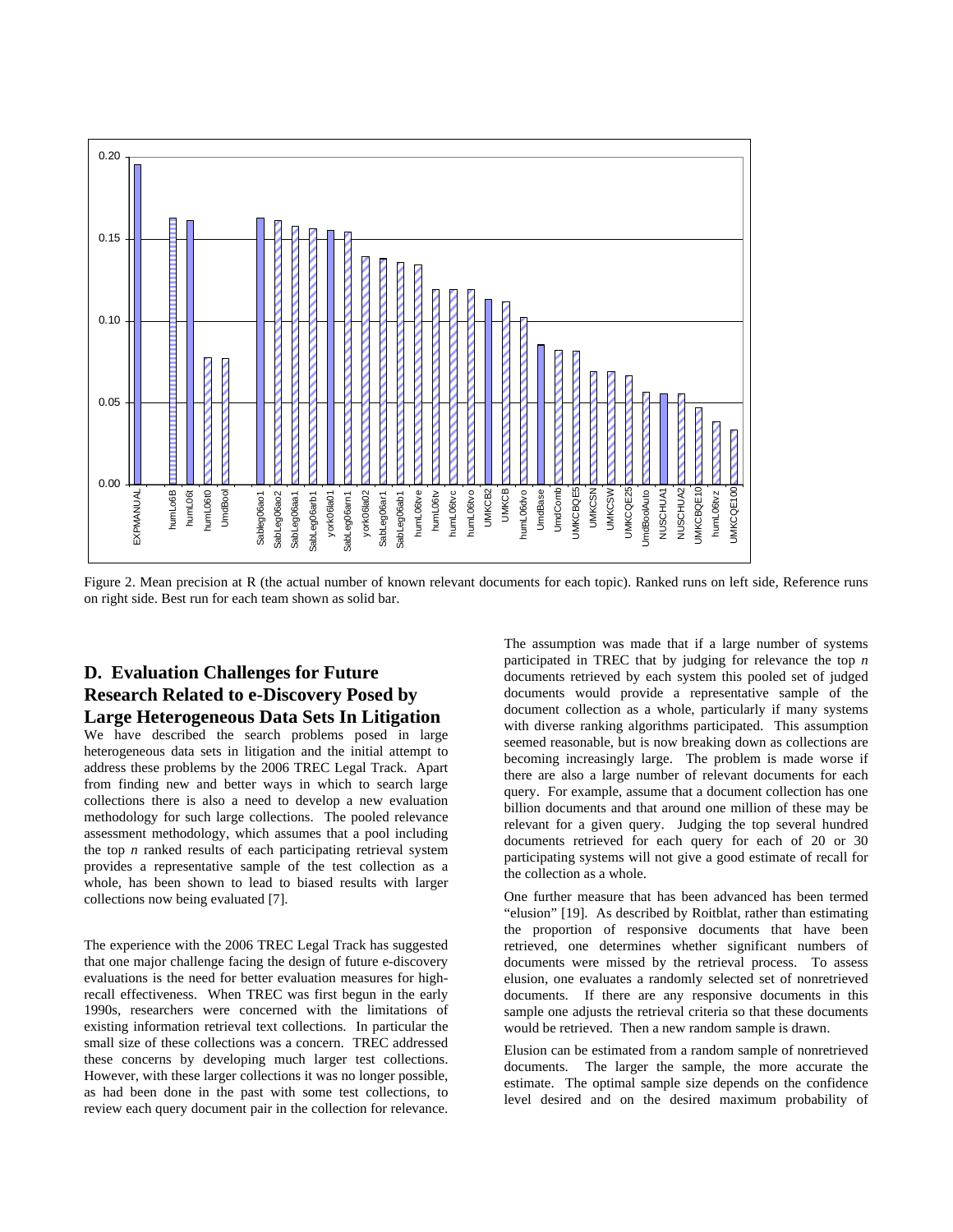nonresponsive documents among the nonretrieved set. In this example a confidence level of 0.98 is chosen. The number of documents that must be sampled is determined by the formula provided in [19]:

$$
n = \frac{\log(\alpha)}{\log(1 - p_s)} = \frac{\log(0.02)}{\log(1 - 0.02)} \approx 200
$$

In this example, the maximum prevalence of responsive documents in the nonretrieved set is set to be 2%. No more than 2% of the rejected documents are expected to be responsive to  $(p_s)$ . Based on these assumptions, 200 documents are randomly selected from those that were not retrieved. If any of those documents are found to be responsive, the search criteria are revised to capture those responsive documents and a new sample of 200 documents is selected. This process is repeated until the sample comes up with 0 responsive documents. Rather than merely estimating our level of success, as would recall, elusion allows us to assess whether our entire process has succeeded to the required level.

The success of the elusion measure is dependent on starting assumptions regarding the prevalence of responsive documents in a large heterogeneous universe. Over time, lawyers in realworld contexts would be expected to become more familiar with rates of responsiveness in large data universes, after having used automated means of search as "first approximations" before proceeding with manual review. It would therefore be extremely useful to test elusion measures in a variety of realworld settings, where the overall rate of responsiveness may vary widely between significantly under 1% of a collection as a whole, to many multiples of 1 or 2%, for the purpose of establishing the method as a satisfactory evaluation measure.

More generally, lawyers are in need of greater assistance from the AI and IR communities in coming up with ways in which the "reasonableness" of Boolean and non-Boolean search methods are to be evaluated. What passes today for anecdotal evidence and unfounded assumptions on the completeness of status quo search methods must yield to the development of metrics that present judges with objective ways in which to interpret reasonableness of search methods used in particular litigation settings.

### **E. CONCLUSION**

In light of looming increases in the volume of information to be processed in civil litigation, the legal community is in need of new and better methods and technologies aimed at maximizing the efficiency of the search process used in discovery. The absence of objective benchmarking of comparative approaches is a problem that is partially addressed by ongoing research in the TREC legal track. One potential evaluation measure, elusion, aims to better capture whether responsive documents have been missed by the choice of search method used. However, with increased awareness of the special needs of lawyers in connection with e-discovery, a wide variety of other approaches drawn from AI efforts in other contexts may yet serve as suitable candidates for future research directly tied to the types of heterogeneous data and document types typically arising in real-world litigation contexts.

## **REFERENCES**

- [1] ACE, http://www.nist.gov/speech/tests/ace/
- [2] Baron, J. R., with Oard, D.. M., Lewis, D. L., and Thompson, P. Supporting Search and Sensemaking in Electronically Stored Information for Discovery *Proceedings*, ICAIL 2007 Workshop Description, http://www.umiacs.umd.edu/~oard/desi-ws/.
- [3] Baron, J. R., Toward A Federal Benchmarking Standard for Evaluating Information Retrieval Products Used in E-Discovery, 6 *Sedona Conference Journal* (2005), 237-246 (available on Westlaw, Lexis)
- [4] Blair, D. C., and Maron, M. E., An Evaluation of Retrieval Effectiveness for a Full-Text Document-Retrieval System, *Communications of the ACM* 28, 3 (1985), 289-299.
- [5] Blair, D., *Wittgenstein, Language and Information: 'Back to the Rough Ground!,'* Springer, Dordrecht, The Netherlands, 2006.
- [6] Branting, K., The Role of Syntactic Analysis in Textual Case Retrieval, *ICCBR Workshops* 2005.
- [7] Buckley, C., Dimmick, D., Soboroff, I., and Voorhees, E. Bias and the Limits of Pooling. In *Proceedings of the 29th Annual International ACM SIGIR Conference on Research and Development in Information Retrieval* (SIGIR '06) (Seattle, August 6-11, 2006).ACM Press, New York, NY, 2006, 619-620.
- [8] CEAS. 2007, http://www.ceas.cc/
- [9] Collaborative Expedition Workshop #45, *Advancing Information Sharing, Access, Discovery and Assimilation of Diverse Digital Collections Governed by Heterogeneous Sensitivities*, held Nov. 8, 2005, see [http://colab.cim3.net/cgi](http://colab.cim3.net/cgi-bin/wiki.pl?AdvancingInformationSharing_DiverseDigitalCollections_HeterogeneousSensitivities_11_08_05)[bin/wiki.pl?AdvancingInformationSharing\\_DiverseDigital](http://colab.cim3.net/cgi-bin/wiki.pl?AdvancingInformationSharing_DiverseDigitalCollections_HeterogeneousSensitivities_11_08_05) [Collections\\_HeterogeneousSensitivities\\_11\\_08\\_05](http://colab.cim3.net/cgi-bin/wiki.pl?AdvancingInformationSharing_DiverseDigitalCollections_HeterogeneousSensitivities_11_08_05)
- [10] DARPA *Proceedings Tipster Text Program Phase III October 1996 - October 1998*.
- [11] GALE, 2007. http://www.darpa.mil/ipto/Programs/gale/index.htm
- [12] Grishman, R. and Sundheim, B., Message Understanding Conference - 6: A Brief History *COLING 1996*, 466-471.
- [13] ICAIL 2005. http://dale.liacs.nl/resources/misc/icail2005.pdf
- [14] Jensen, J.H., Special Issues Involving Electronic Discovery*,* 9 *Kansas Journal of Law and Public Policy*  425 (2000) (available on Westlaw, Lexis).
- [15] Maron, M. E. and Kuhns, J. L. On relevance, probabilistic indexing and information retrieval. *Journal of the ACM*, 7, 3, (1960), 216-244.
- [16] Moens, M.-F., Combining Structured and Unstructured Information in a Retrieval Model for Accessing Legislation *ICAIL 2005*.